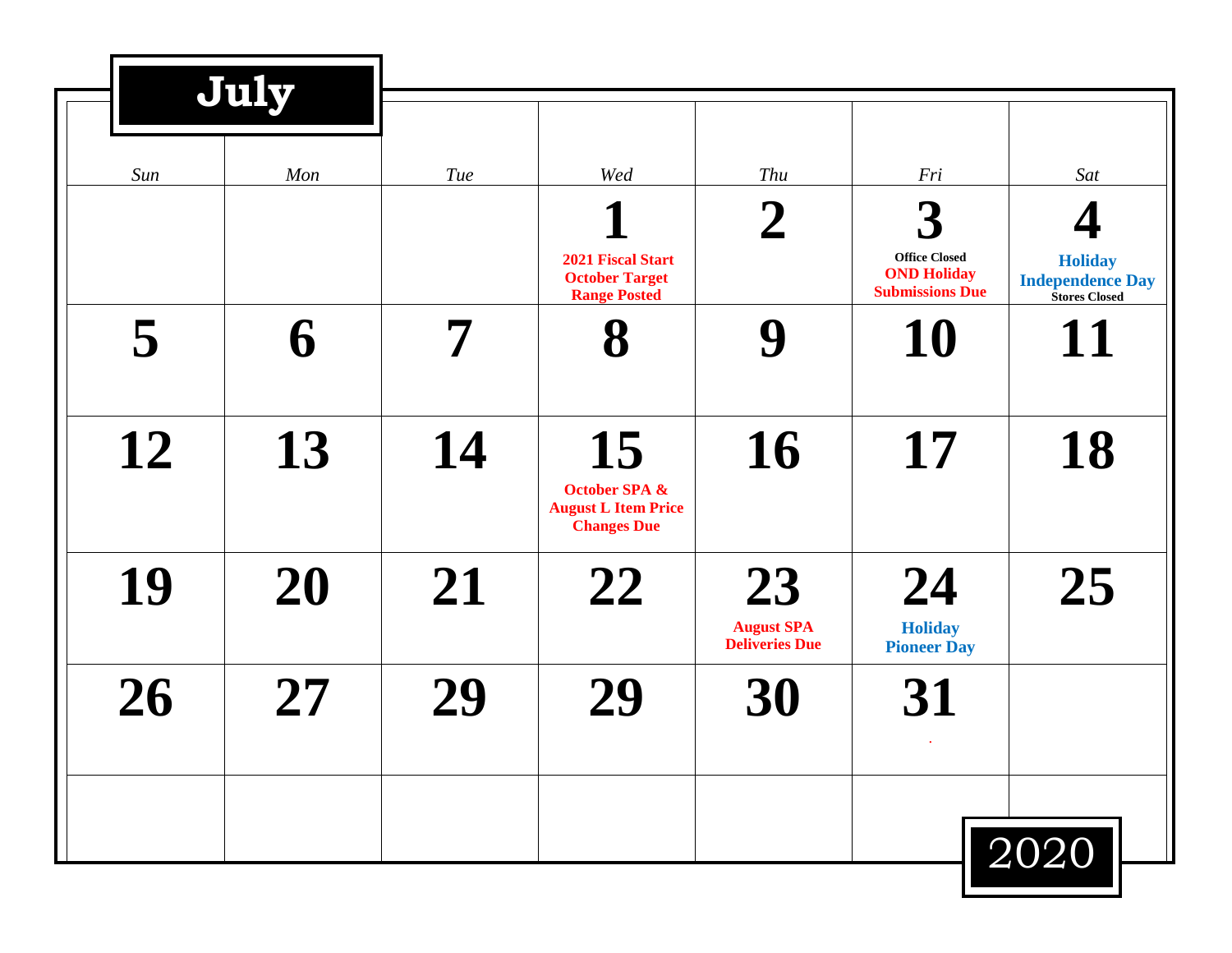|                  | <b>August</b>        |            |                                                                                                                                    |     |                                                                                  |                                         |
|------------------|----------------------|------------|------------------------------------------------------------------------------------------------------------------------------------|-----|----------------------------------------------------------------------------------|-----------------------------------------|
| Sun              | Mon                  | <b>Tue</b> | Wed                                                                                                                                | Thu | Fri                                                                              | Sat                                     |
| $\boldsymbol{2}$ | $\boldsymbol{\beta}$ |            | 5                                                                                                                                  | 6   | 7                                                                                | <b>July</b><br><b>Month End</b><br>8    |
| 9                | 10                   | 11         | 12<br><b>November SPA,</b><br><b>November General</b><br><b>Items &amp; September</b><br><b>L</b> Item Price<br><b>Changes Due</b> | 13  | 14<br><b>New Item</b><br><b>Submissions Due for</b><br><b>October Placements</b> | 15                                      |
| 16               | 17                   | 18         | 19                                                                                                                                 | 20  | 21<br><b>September SPA</b><br><b>Deliveries Due</b>                              | 22                                      |
| 23               | 24                   | 25         | 26                                                                                                                                 | 27  | 28                                                                               | 29<br><b>August</b><br><b>Month End</b> |
| 30               | 31                   |            |                                                                                                                                    |     |                                                                                  | 2020                                    |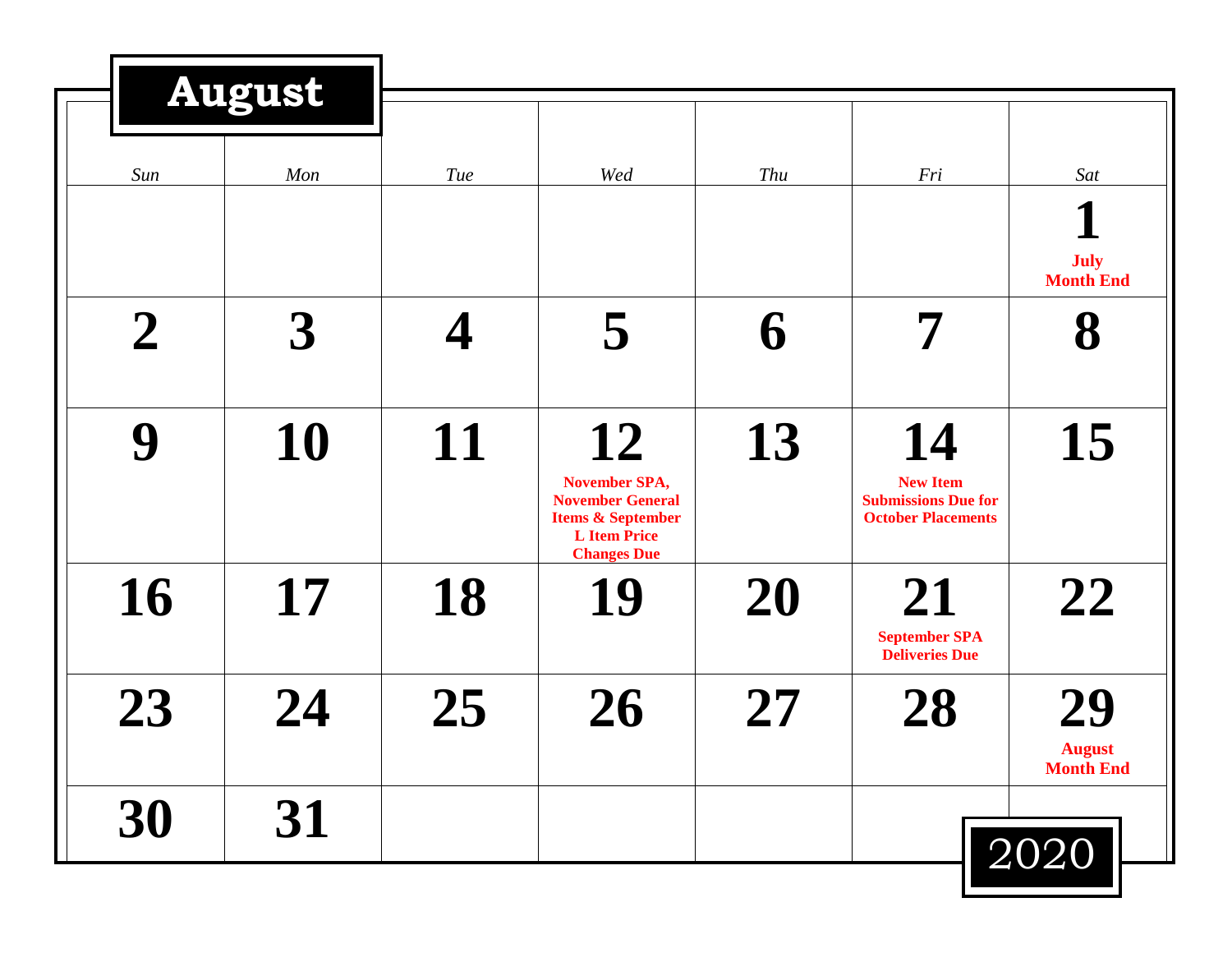|     | September                               |                 |                                                                                     |                             |                                                   |                                            |
|-----|-----------------------------------------|-----------------|-------------------------------------------------------------------------------------|-----------------------------|---------------------------------------------------|--------------------------------------------|
| Sun | Mon                                     | <b>Tue</b><br>1 | Wed<br>$\boldsymbol{2}$                                                             | Thu<br>$\boldsymbol{\beta}$ | Fri                                               | Sat<br>5                                   |
| 6   | 7<br><b>Holiday</b><br><b>Labor Day</b> | 8               | 9<br><b>December SPA &amp;</b><br><b>October L Item</b><br><b>Price Changes Due</b> | 10                          | 11                                                | 12                                         |
| 13  | 14                                      | 15              | 16                                                                                  | 17                          | 18<br><b>October SPA</b><br><b>Deliveries Due</b> | 19                                         |
| 20  | 21                                      | 22              | 23                                                                                  | 24                          | 25                                                | 26<br><b>September</b><br><b>Month End</b> |
| 27  | 28                                      | 29              | 30                                                                                  |                             |                                                   |                                            |
|     |                                         |                 |                                                                                     |                             |                                                   | 2020                                       |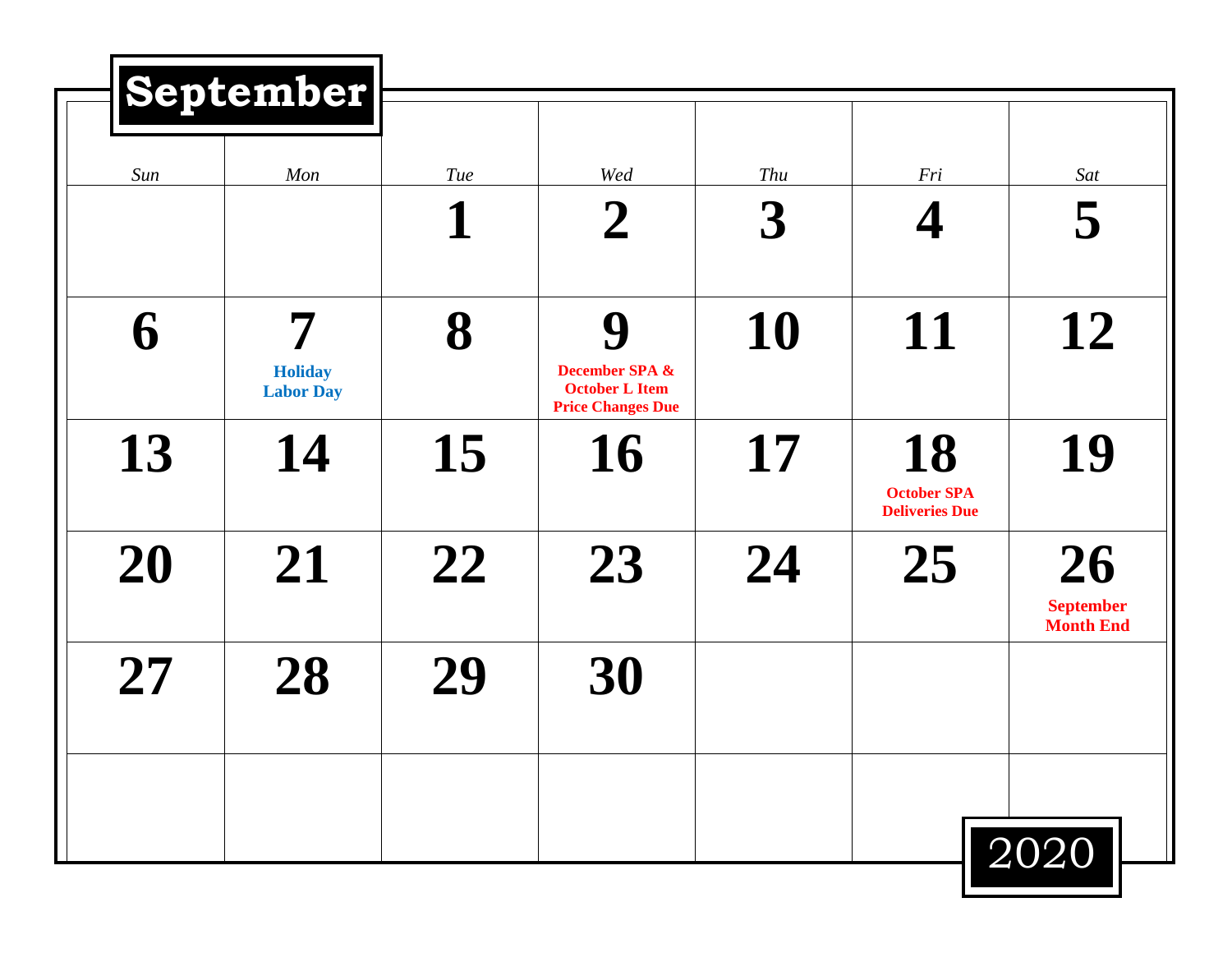|     | October                                     |     |                                                                                      |          |                                                    |                                                              |
|-----|---------------------------------------------|-----|--------------------------------------------------------------------------------------|----------|----------------------------------------------------|--------------------------------------------------------------|
| Sun | Mon                                         | Tue | Wed                                                                                  | Thu<br>1 | Fri<br>$\boldsymbol{2}$                            | Sat<br>$\boldsymbol{\beta}$                                  |
|     | 5                                           | 6   | 7                                                                                    | 8        | 9                                                  | 10                                                           |
| 11  | 12<br><b>Holiday</b><br><b>Columbus Day</b> | 13  | 14<br><b>January SPA &amp;</b><br><b>November L Item</b><br><b>Price Changes Due</b> | 15       | 16                                                 | 17                                                           |
| 18  | 19                                          | 20  | 21                                                                                   | 22       | 23<br><b>November SPA</b><br><b>Deliveries Due</b> | 24                                                           |
| 25  | 26                                          | 27  | 28                                                                                   | 29       | 30                                                 | 31<br><b>Halloween</b><br><b>October</b><br><b>Month End</b> |
|     |                                             |     |                                                                                      |          |                                                    | 2020                                                         |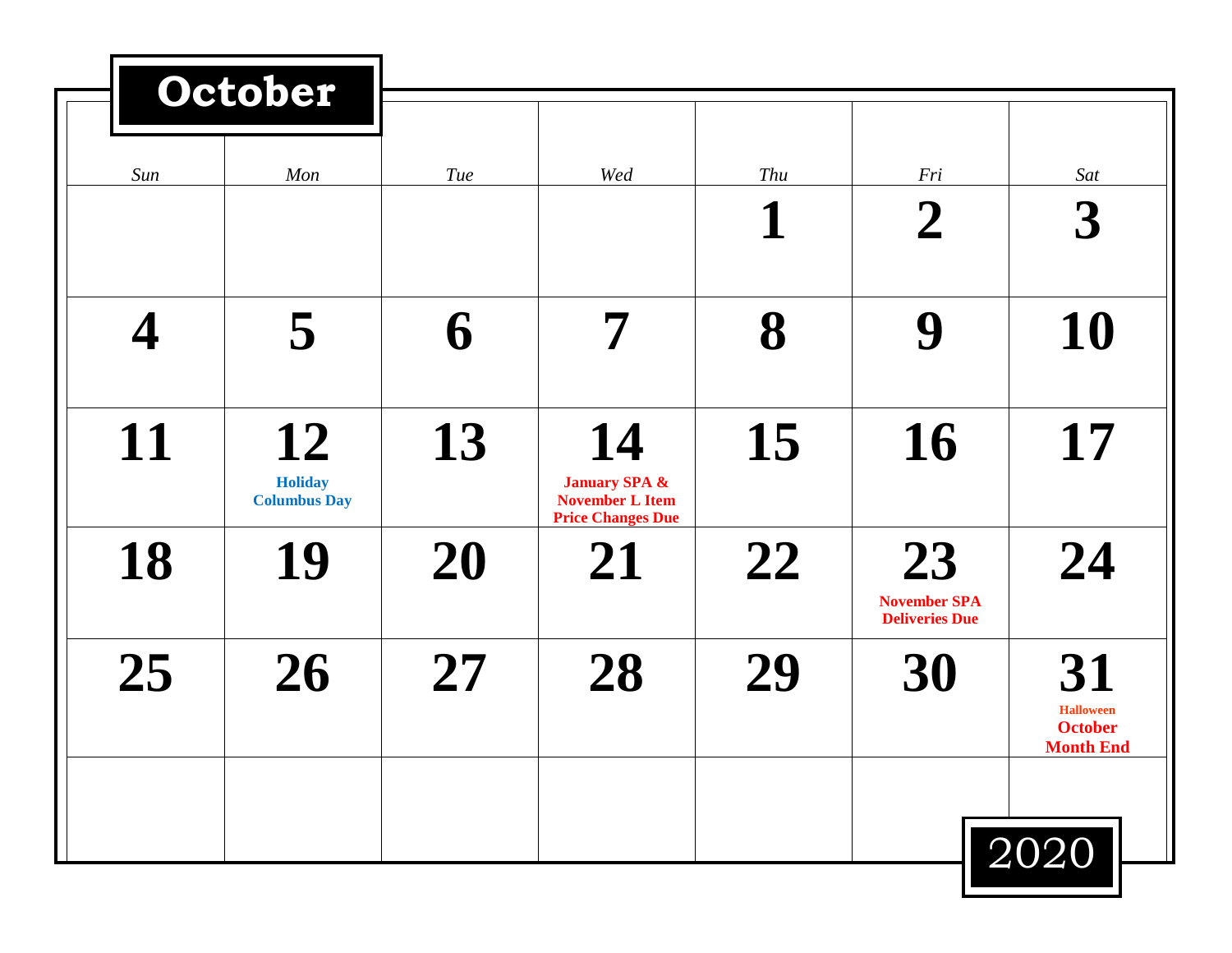|     | <b>November</b>  |                      |                                              |                                                                                                                   |                                                    |                                           |
|-----|------------------|----------------------|----------------------------------------------|-------------------------------------------------------------------------------------------------------------------|----------------------------------------------------|-------------------------------------------|
| Sun | Mon              | Tue                  | Wed                                          | Thu                                                                                                               | Fri                                                | Sat                                       |
| 1   | $\boldsymbol{2}$ | $\boldsymbol{\beta}$ |                                              | 5                                                                                                                 | 6                                                  |                                           |
| 8   | 9                | 10                   | 11<br><b>Holiday</b><br><b>Veteran's Day</b> | 12<br><b>February SPA,</b><br><b>February General &amp;</b><br><b>December L Item</b><br><b>Price Changes Due</b> | 13                                                 | 14                                        |
| 15  | 16               | 17                   | 18                                           | 19                                                                                                                | 20<br><b>December SPA</b><br><b>Deliveries Due</b> | 21                                        |
| 22  | 23               | 24                   | 25                                           | 26<br><b>Holiday</b><br><b>Thanksgiving Day</b>                                                                   | 27                                                 | 28<br><b>November</b><br><b>Month End</b> |
| 29  | 30               |                      |                                              |                                                                                                                   |                                                    |                                           |
|     |                  |                      |                                              |                                                                                                                   |                                                    | 2020                                      |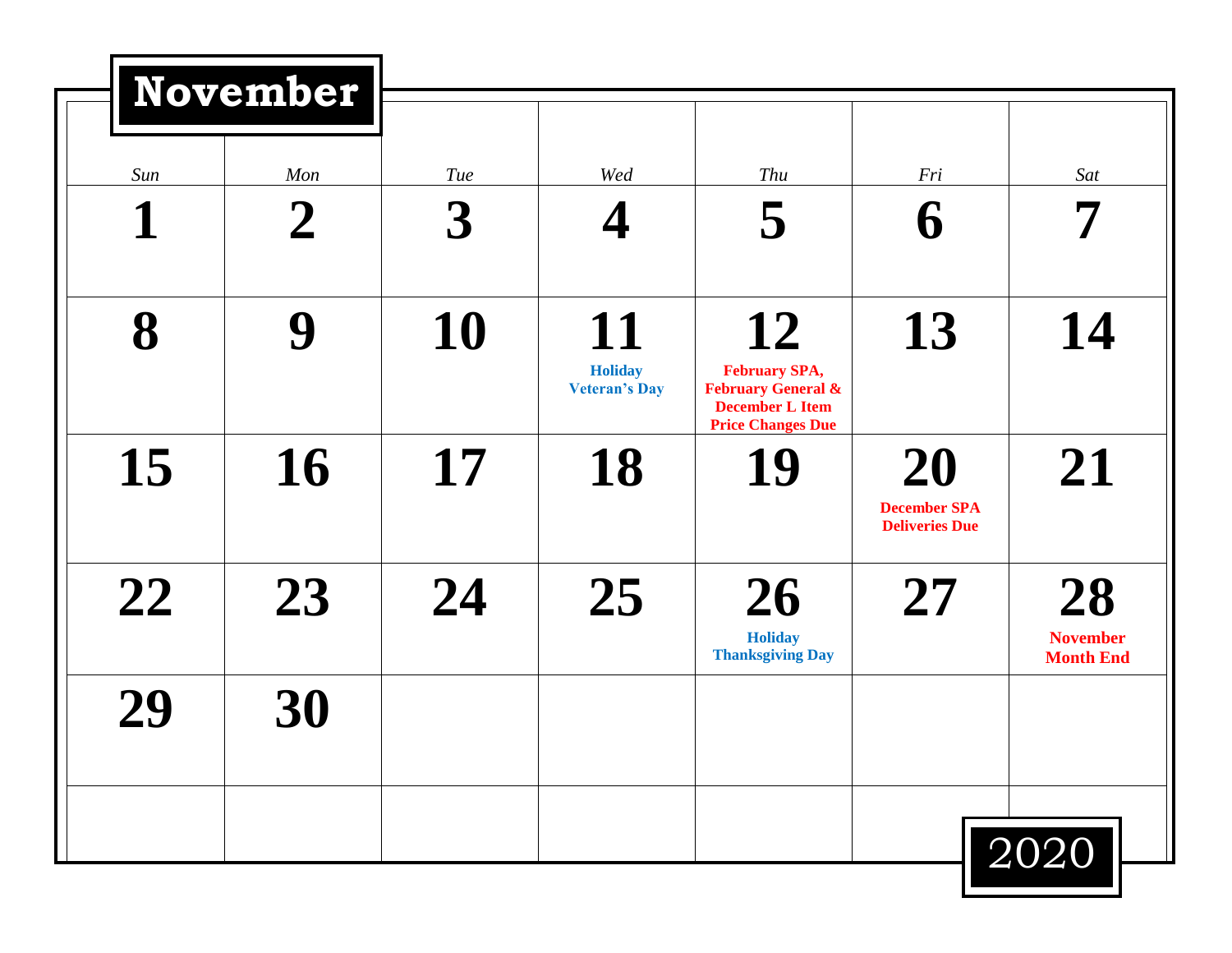|     | December |          |                                                                        |                             |                                                   |          |
|-----|----------|----------|------------------------------------------------------------------------|-----------------------------|---------------------------------------------------|----------|
| Sun | Mon      | Tue<br>1 | Wed<br>$\boldsymbol{2}$                                                | Thu<br>$\boldsymbol{\beta}$ | Fri<br>4                                          | Sat<br>5 |
| 6   | 7        | 8        | 9                                                                      | 10                          | 11                                                | 12       |
| 13  | 14       | 15       | 16<br>March SPA &<br><b>January L Item</b><br><b>Price Changes Due</b> | 17                          | 18                                                | 19       |
| 20  | 21       | 22       | 23                                                                     | 24                          | 25<br><b>January</b><br><b>SPA Deliveries Due</b> | 26       |
| 27  | 28       | 29       | 30                                                                     | 31                          |                                                   |          |
|     |          |          |                                                                        |                             |                                                   | 2020     |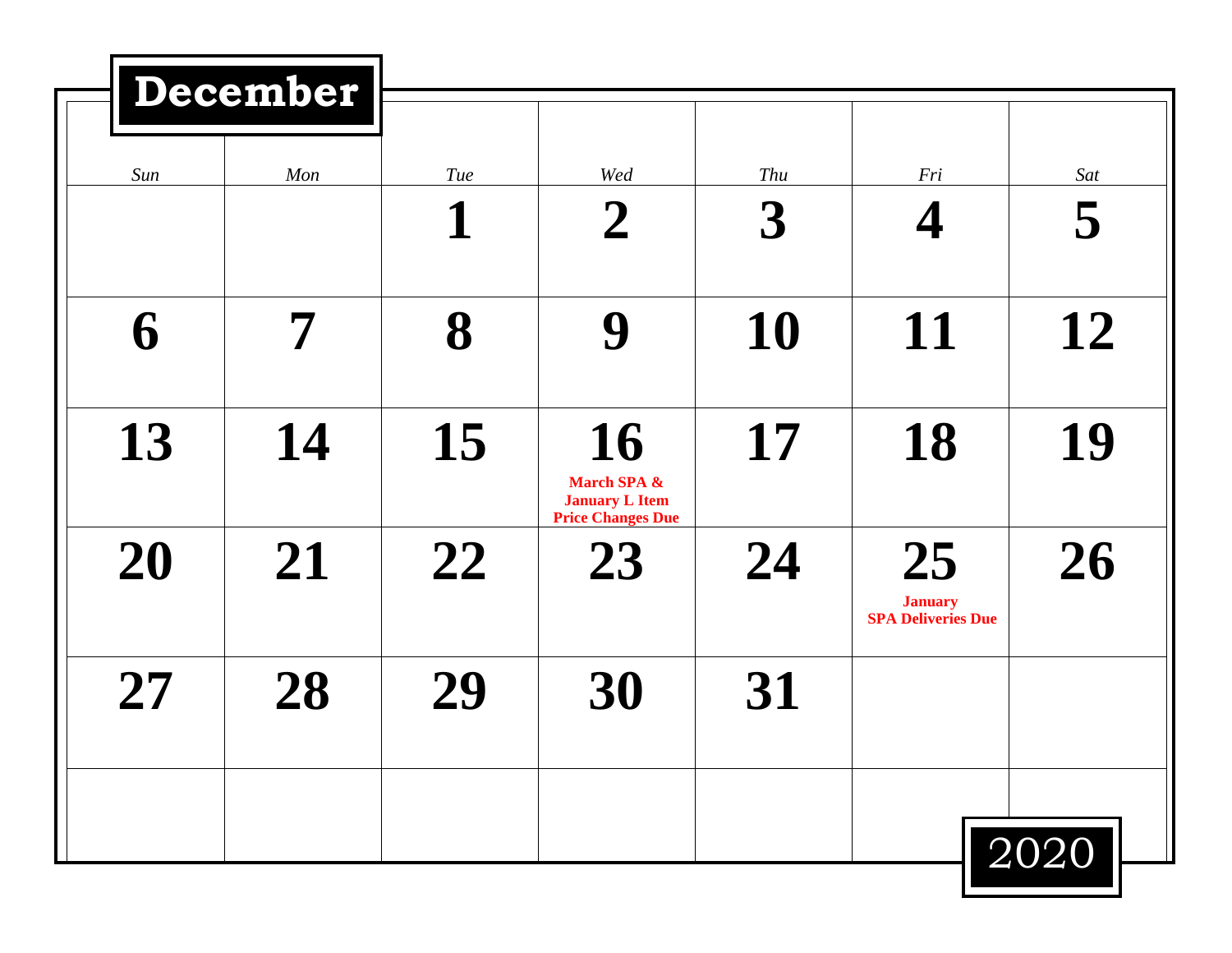|                      | January                                                      |     |                                                                         |     |                                                    |                                          |
|----------------------|--------------------------------------------------------------|-----|-------------------------------------------------------------------------|-----|----------------------------------------------------|------------------------------------------|
| Sun                  | Mon                                                          | Tue | Wed                                                                     | Thu | Fri                                                | Sat                                      |
|                      |                                                              |     |                                                                         |     | <b>Holiday</b><br><b>New Year's Day</b>            | <b>December</b><br><b>Month End</b>      |
| $\boldsymbol{\beta}$ |                                                              | 5   | <b>Targets for May</b><br><b>Shelf Sets Released</b>                    | 7   | 8                                                  |                                          |
| 10                   | 11                                                           | 12  | 13<br>April SPA &<br><b>February L Item</b><br><b>Price Changes Due</b> | 14  | 15                                                 | 16                                       |
| 17                   | 18<br><b>Holiday</b><br><b>Martin Luther King</b><br>Jr. Day | 19  | 20                                                                      | 21  | 22<br><b>February</b><br><b>SPA Deliveries Due</b> | 23                                       |
| 24                   | 25                                                           | 26  | 27                                                                      | 28  | 29                                                 | 30<br><b>January</b><br><b>Month End</b> |
| 31                   |                                                              |     |                                                                         |     |                                                    | 2021                                     |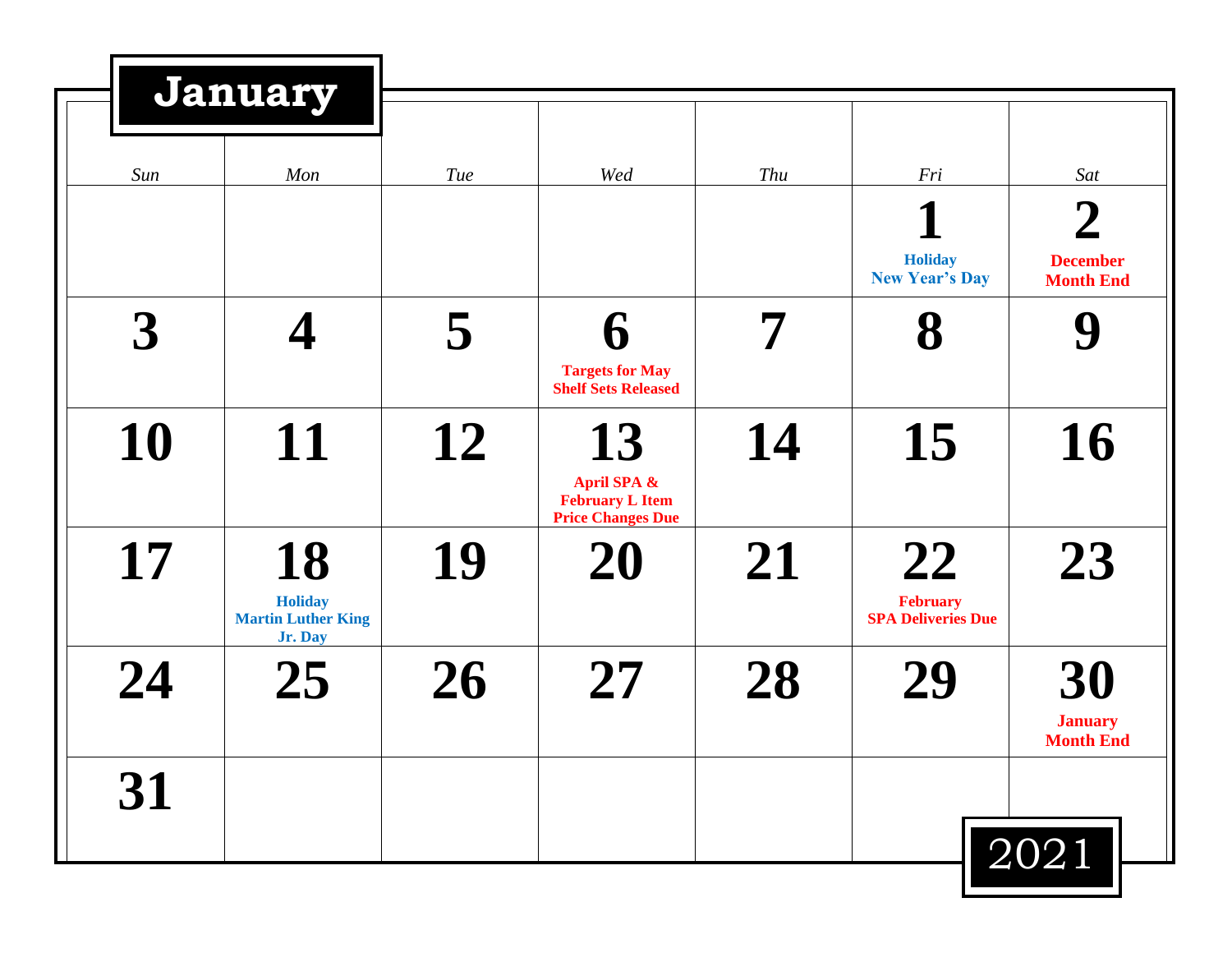|                              | February                                                              |                  |                                                                                                      |     |                                                                             |                                           |
|------------------------------|-----------------------------------------------------------------------|------------------|------------------------------------------------------------------------------------------------------|-----|-----------------------------------------------------------------------------|-------------------------------------------|
| Sun                          | Mon                                                                   | <b>Tue</b>       | Wed                                                                                                  | Thu | Fri                                                                         | Sat                                       |
|                              |                                                                       | $\boldsymbol{2}$ | $\boldsymbol{\beta}$                                                                                 |     | 5<br><b>New Item</b><br><b>Submissions Due for</b><br><b>May Placements</b> |                                           |
| $\overline{\mathbf{7}}$      | 8                                                                     |                  | 10<br><b>May SPA, May</b><br><b>General &amp; March L</b><br><b>Item Price Changes</b><br><b>Due</b> | 11  | 12                                                                          | 13                                        |
| 14<br><b>Valentine's Day</b> | 15<br><b>Holiday</b><br><b>Washington &amp;</b><br><b>Lincoln Day</b> | 16               | 17                                                                                                   | 18  | 19<br><b>March</b><br><b>SPA Deliveries Due</b>                             | 20                                        |
| 21                           | 22                                                                    | 23               | 24                                                                                                   | 25  | 26                                                                          | 27<br><b>February</b><br><b>Month End</b> |
| <b>28</b>                    |                                                                       |                  |                                                                                                      |     |                                                                             |                                           |
|                              |                                                                       |                  |                                                                                                      |     |                                                                             | 2021                                      |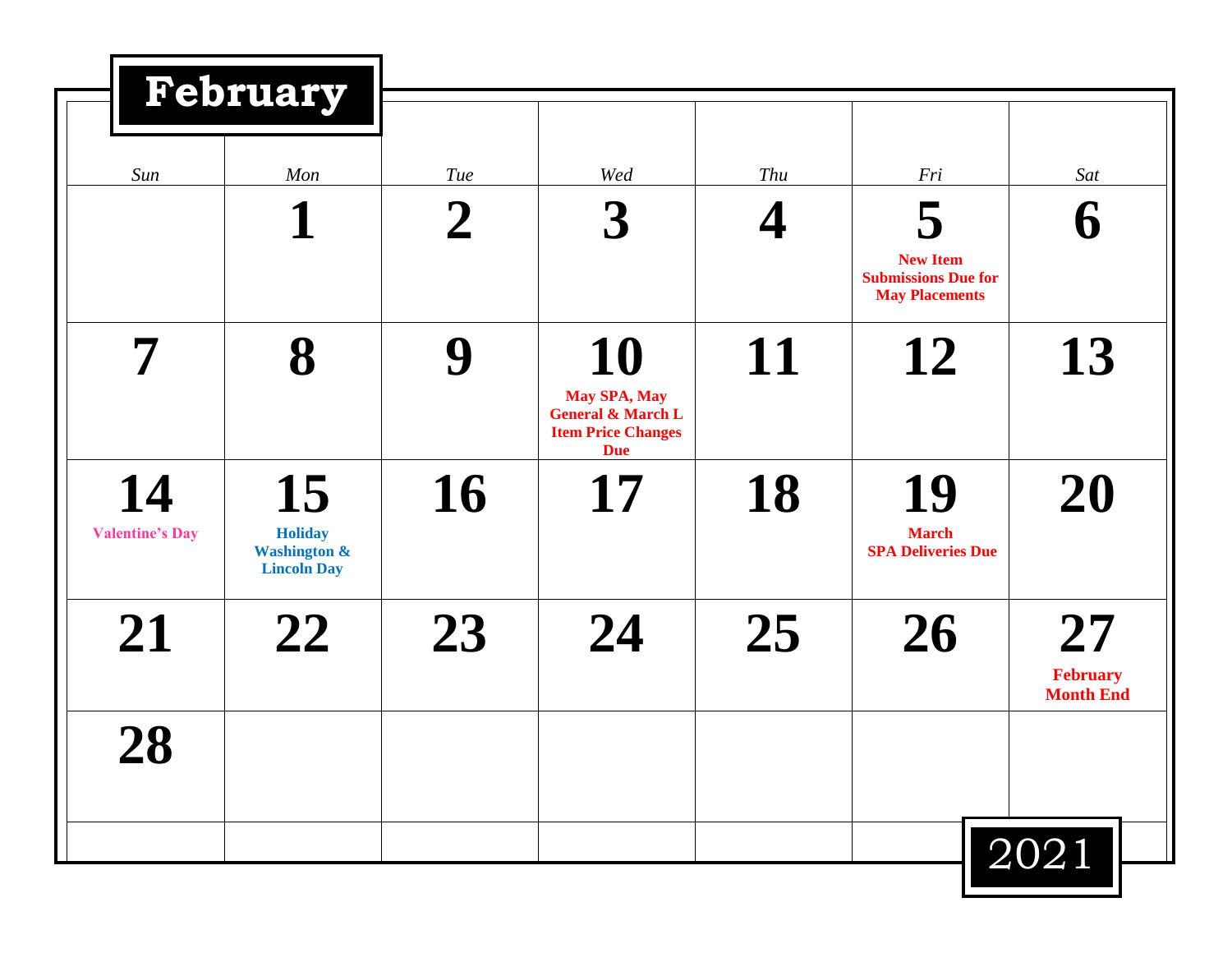|     | <b>March</b> |             |                                                                      |     |                                                                                                         |                                        |
|-----|--------------|-------------|----------------------------------------------------------------------|-----|---------------------------------------------------------------------------------------------------------|----------------------------------------|
| Sun | Mon          | Tue         | Wed                                                                  | Thu | Fri                                                                                                     | Sat                                    |
|     | 1            | $\mathbf 2$ | 3                                                                    |     | 5                                                                                                       |                                        |
| 7   | 8            | 9           | 10<br>June SPA, & April L<br><b>Item Price Changes</b><br><b>Due</b> | 11  | 12<br><b>February New Item</b><br><b>Submissions</b><br><b>Decisions Sent Out</b><br>for May Shelf Sets | 13                                     |
| 14  | 15           | 16          | 17<br><b>St. Patrick's Day</b>                                       | 18  | 19<br><b>April</b><br><b>SPA Deliveries Due</b>                                                         | 20                                     |
| 21  | 22           | 23          | 24                                                                   | 25  | 26                                                                                                      | 27<br><b>March</b><br><b>Month End</b> |
| 28  | 29           | 30          | 31                                                                   |     |                                                                                                         |                                        |
|     |              |             |                                                                      |     |                                                                                                         | 2021                                   |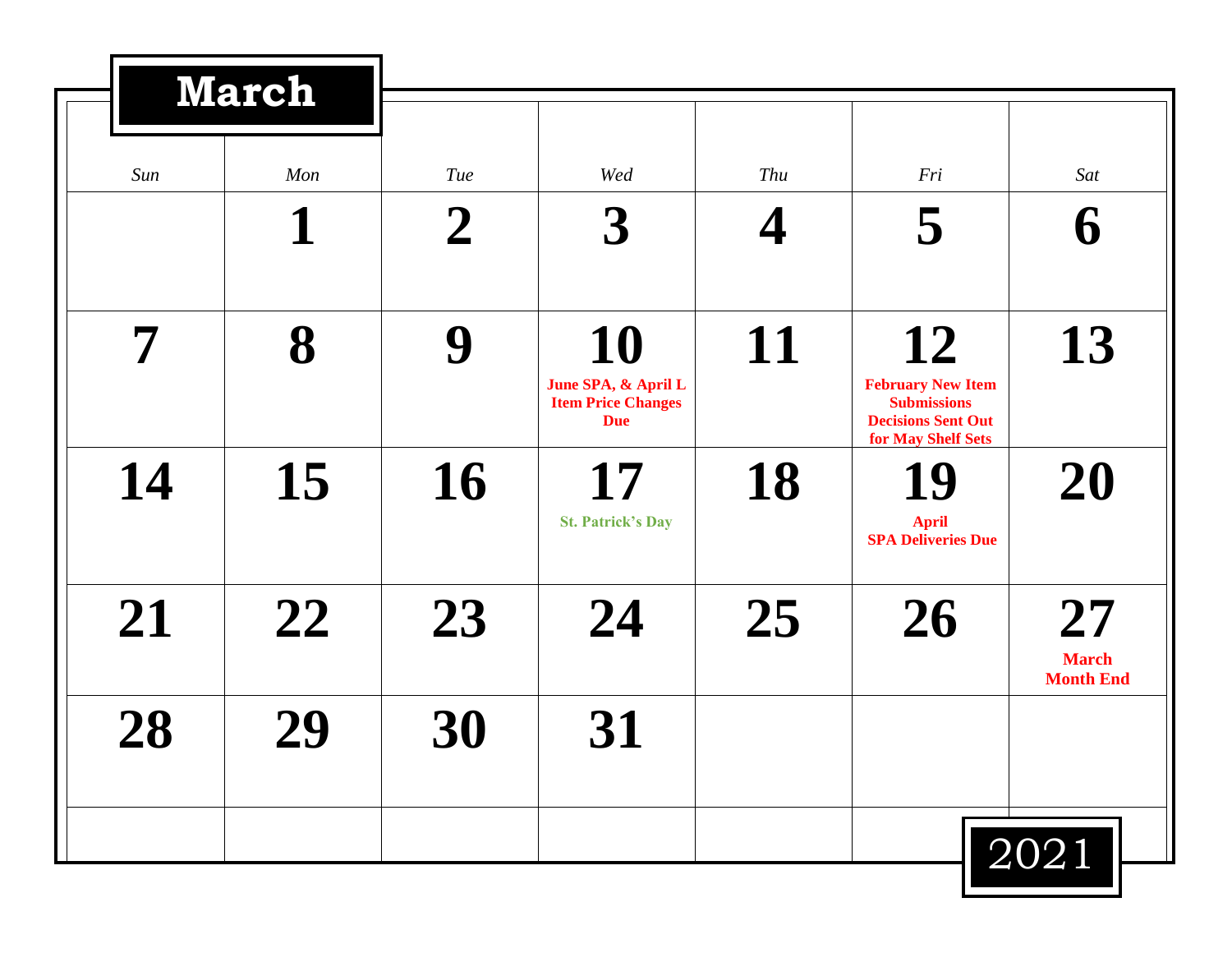|                    | April |     |                                                                    |          |                                               |                             |
|--------------------|-------|-----|--------------------------------------------------------------------|----------|-----------------------------------------------|-----------------------------|
| Sun                | Mon   | Tue | Wed                                                                | Thu<br>1 | Fri<br>$\boldsymbol{2}$                       | Sat<br>$\boldsymbol{\beta}$ |
| 4<br><b>Easter</b> | 5     | 6   | 7                                                                  | 8        | 9                                             | 10                          |
| 11                 | 12    | 13  | 14<br>July SPA, & May L<br><b>Item Price Changes</b><br><b>Due</b> | 15       | 16                                            | 17                          |
| 18                 | 19    | 20  | 21                                                                 | 22       | 23<br><b>May</b><br><b>SPA Deliveries Due</b> | 24                          |
| 25                 | 26    | 27  | 28                                                                 | 29       | 30                                            |                             |
|                    |       |     |                                                                    |          |                                               | 2021                        |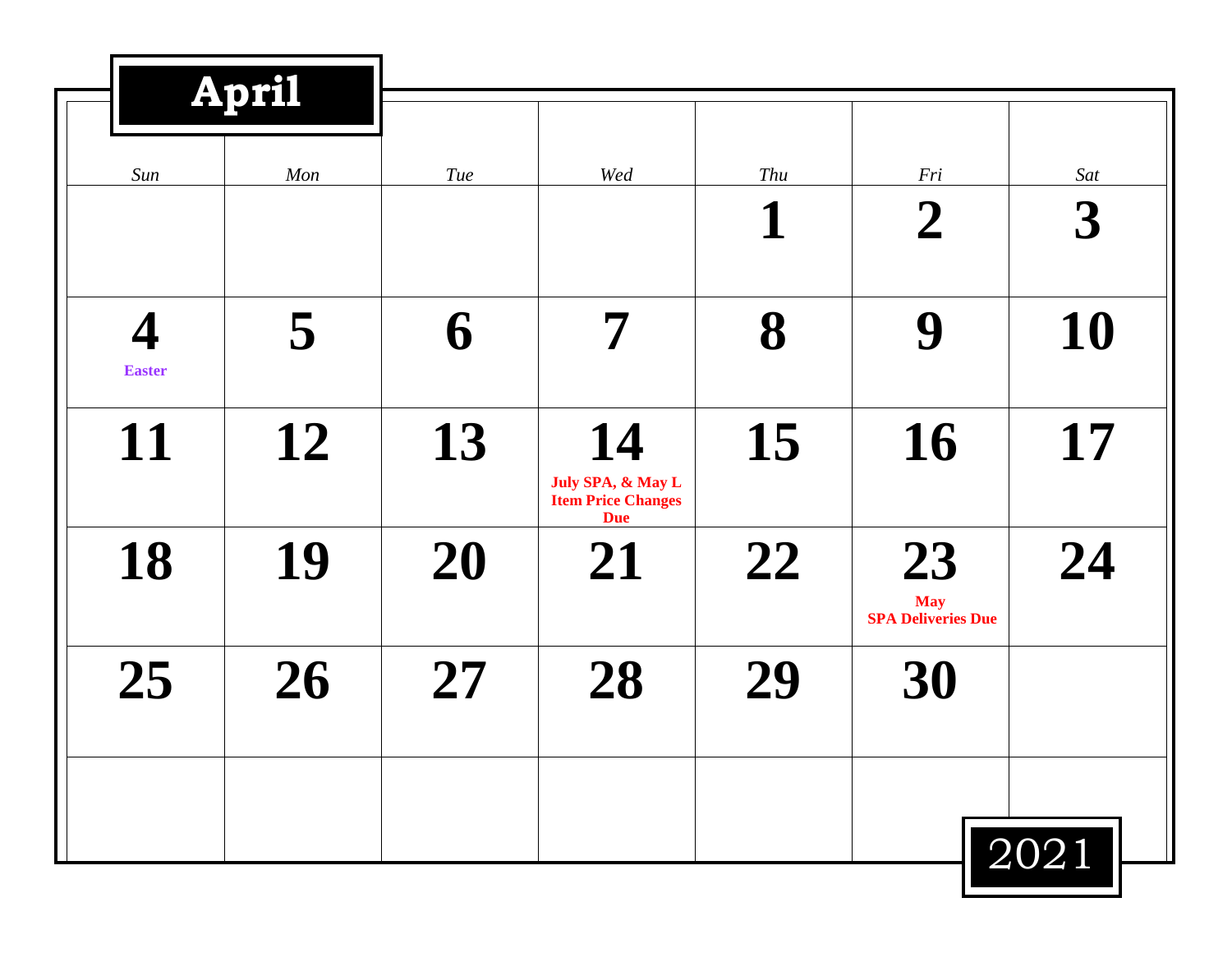|                          | <b>May</b>           |            |                                                                                                           |     |                                                |                                       |
|--------------------------|----------------------|------------|-----------------------------------------------------------------------------------------------------------|-----|------------------------------------------------|---------------------------------------|
| Sun                      | Mon                  | <b>Tue</b> | Wed                                                                                                       | Thu | Fri                                            | Sat                                   |
| $\boldsymbol{2}$         | 3                    |            | 5<br>Cinco De Mayo                                                                                        | 6   | 7                                              | <b>April</b><br><b>Month End</b><br>8 |
| 9<br><b>Mother's Day</b> | 10                   | 11         | 12<br><b>August SPA, August</b><br><b>General &amp; June L</b><br><b>Item Price Changes</b><br><b>Due</b> | 13  | 14                                             | 15                                    |
| 16                       | 17                   | 18         | 19                                                                                                        | 20  | 21<br><b>June</b><br><b>SPA Deliveries Due</b> | 22                                    |
| 23                       | 24                   | 25         | 26                                                                                                        | 27  | 28                                             | 29<br><b>May</b><br><b>Month End</b>  |
| 30                       | 31<br><b>Holiday</b> |            |                                                                                                           |     |                                                | 2021                                  |